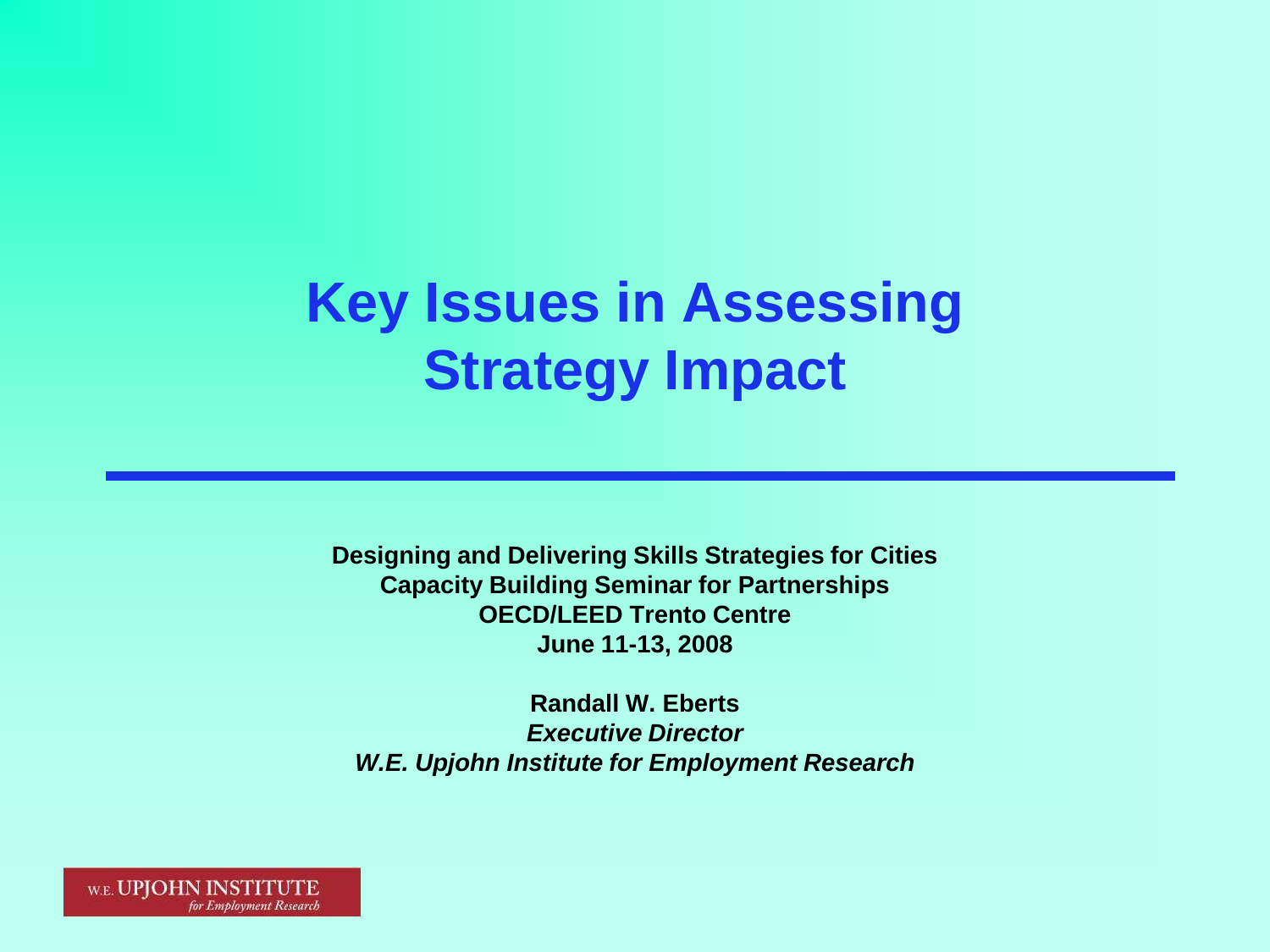# **Steps from Skills to ED**

### **Skills = Long-term Economic Development**

Identify region's growth potential Cluster Analysis

Identify needed skills **Partnerships** 

Skill matching **Partnerships** 

Skill effects  $\implies$  Individual





Skill Acquisition Schools…..Training…..Incumbent

**Business** 

Region

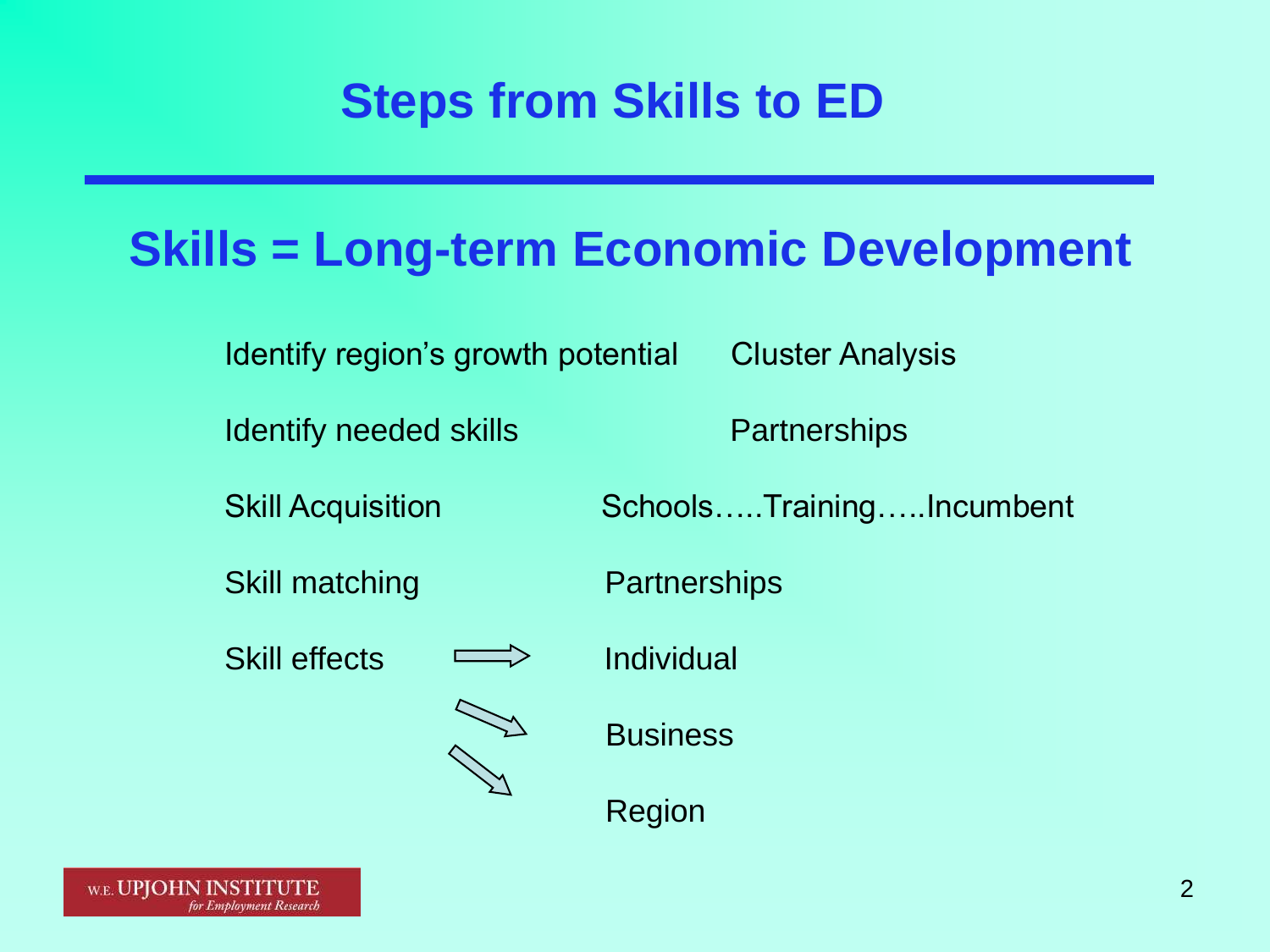### **What do we want to know?**

- **Big question—Impact of the program on the region's economic development**
	- $\triangleright$  What is the net outcome on the region had the program not existed?
- **Answer to the big question made up of different components**
	- $\triangleright$  What is the net outcome of businesses had the program not existed?
	- $\triangleright$  What is the net outcome of workers had the program not existed?
	- $\triangleright$  What are the net outcomes of government and NGOs?
	- $\triangleright$  What is the net outcome of non-participants had the program not existed? (unintended consequences, such as displacement effects)
	- $\triangleright$  What is the net effect on potential entrants into the region?
- **But the answer is not obtained by simply adding up the individual net outcomes because of interaction, spillover, and displacement effects**
- **The effectiveness of the programs depend upon execution of each of the various steps from identifying growth potential to schooling to forming sector-specific partnerships (if that's the chosen approach) to the final outcome**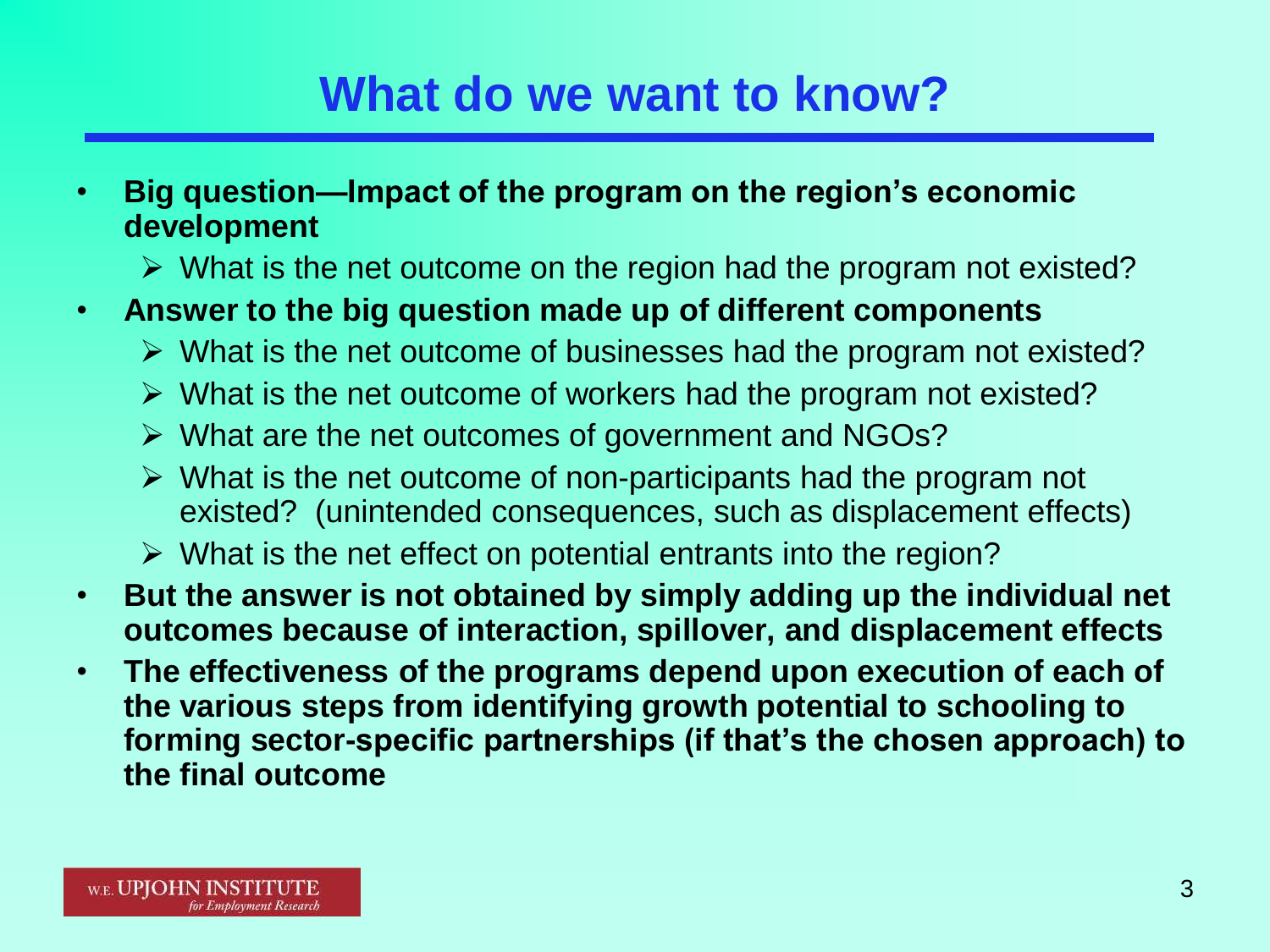### **Why do we want to know?**

#### **Self-improvement (how to improve the program)**

- **Improve program design**
- **Improve implementation process**
- **Internal monitoring of progress**
- **Identify needs on an on-going basis**

#### **Accountability**

- **Programmatic (procedural) compliance**
- **Financial compliance**
- **Targeted population compliance**

#### **Decision making (is the program worth continuing)**

- **Performance assessment (net outcomes)**
- **Benefit/cost analysis (return on investment)**

#### **Replication**

- **Can the program be replicated**
- **Evaluate contextual circumstances leading to success**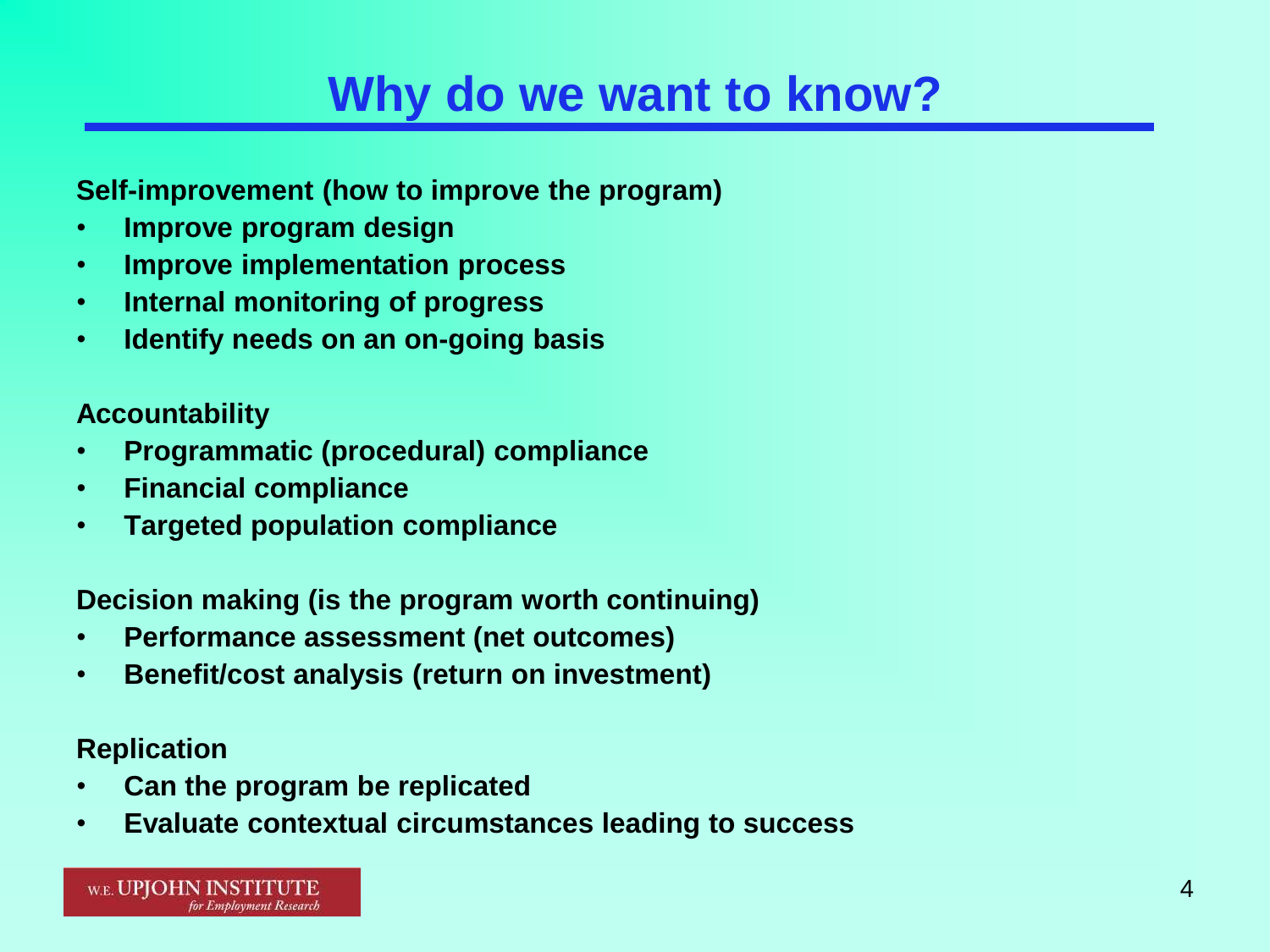# **Who wants to know?**

- **This question is answered somewhat by answers to the "what do you want to know" questions**
- **Program designers**
	- $\triangleright$  Policy makers, practitioners, key stakeholders, academics
- **Program implementers**
	- $\triangleright$  Internal staff
	- $\triangleright$  Partners
	- $\triangleright$  Higher-level government agencies

### • **Program funders**

- $\triangleright$  Government agencies
- $\triangleright$  Charitable foundations
- $\triangleright$  Businesses
- Workers
- $\triangleright$  Taxpayers
- $\triangleright$  Politicians
- **Program replicators**
- **Participants and recipients**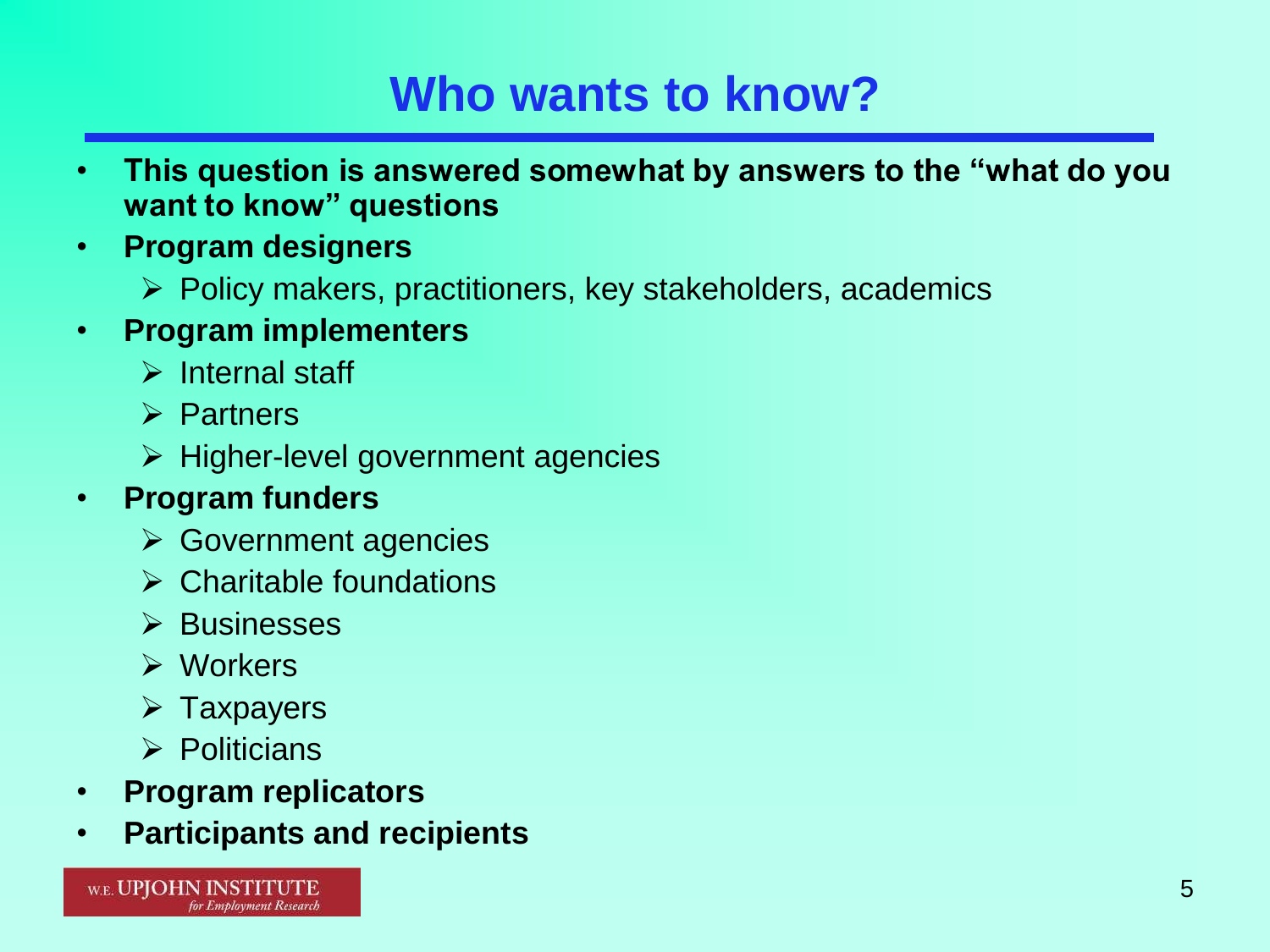# **Confounding Issues: The Six Cs**

### • **Counterfactual (or deadweight issues)**

 $\triangleright$  What would have happened anyway, even in the absence of the intervention

### • **Contiguity (or displacement effects)**

 $\triangleright$  Impacts of policy in targeted areas on non-targeted population or adjacent areas

### • **Confounding and compounding issues**

 $\triangleright$  Outcomes may be the result of many different, often overlapping initiatives so it is difficult to attribute impact to any one of a multitude of factors, most of which are not related to the program in question

### • **Contextual effects**

- $\triangleright$  Places and people start from a position of different assets, motivations, and aspirations, so programs that work for some may not work for others
- $\triangleright$  Size: the program may be too small to move intended target (e.g., regional economy or improve the skills of all who need upgrading)

### • **Combinatorial**

- $\triangleright$  Sorting out combinations of services within a program
- **Choice** 
	- $\triangleright$  Moving target: things change over time to affect program outcomes and participants move in and out of programs and services

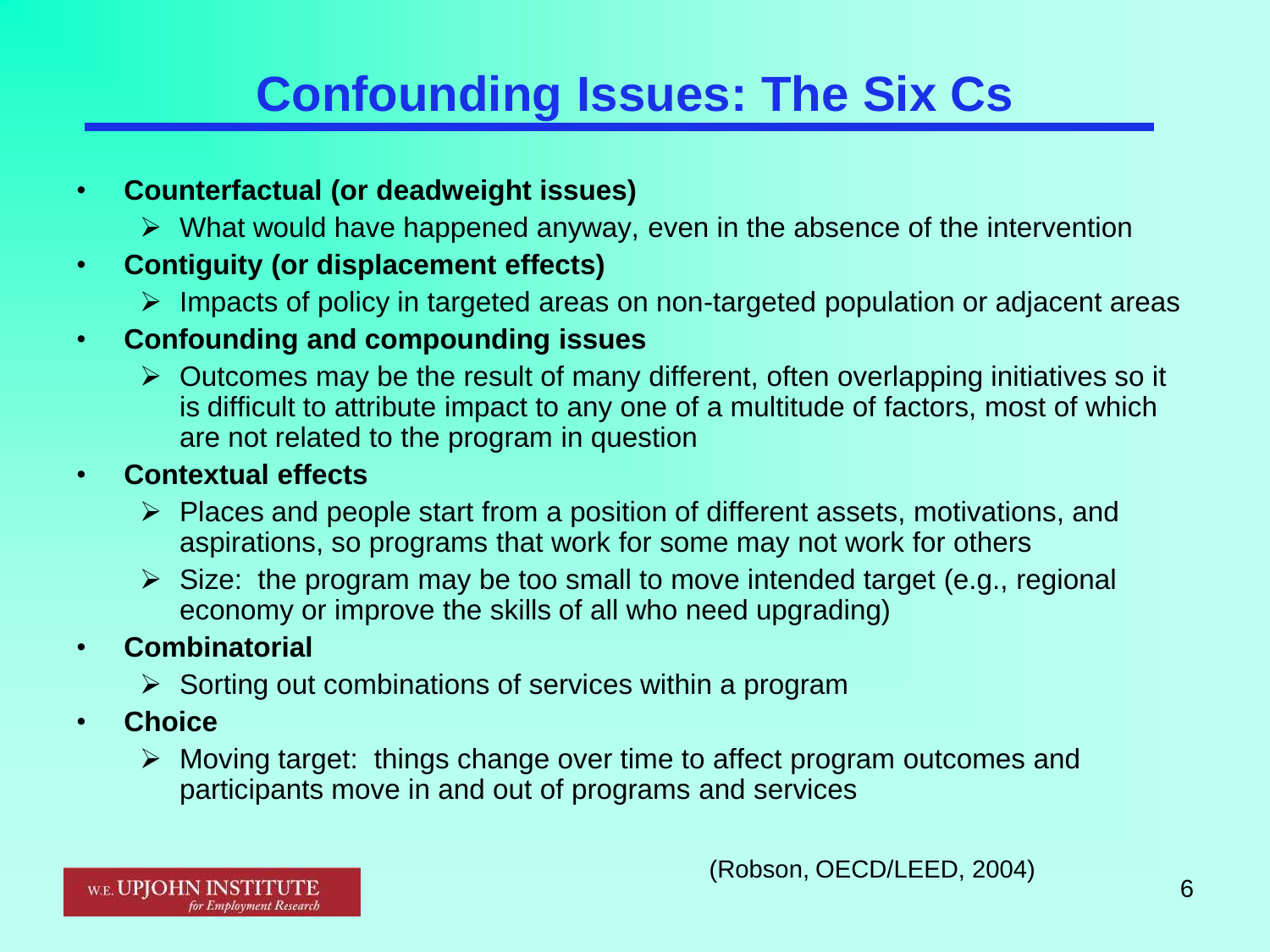# **Typical Logic Model**

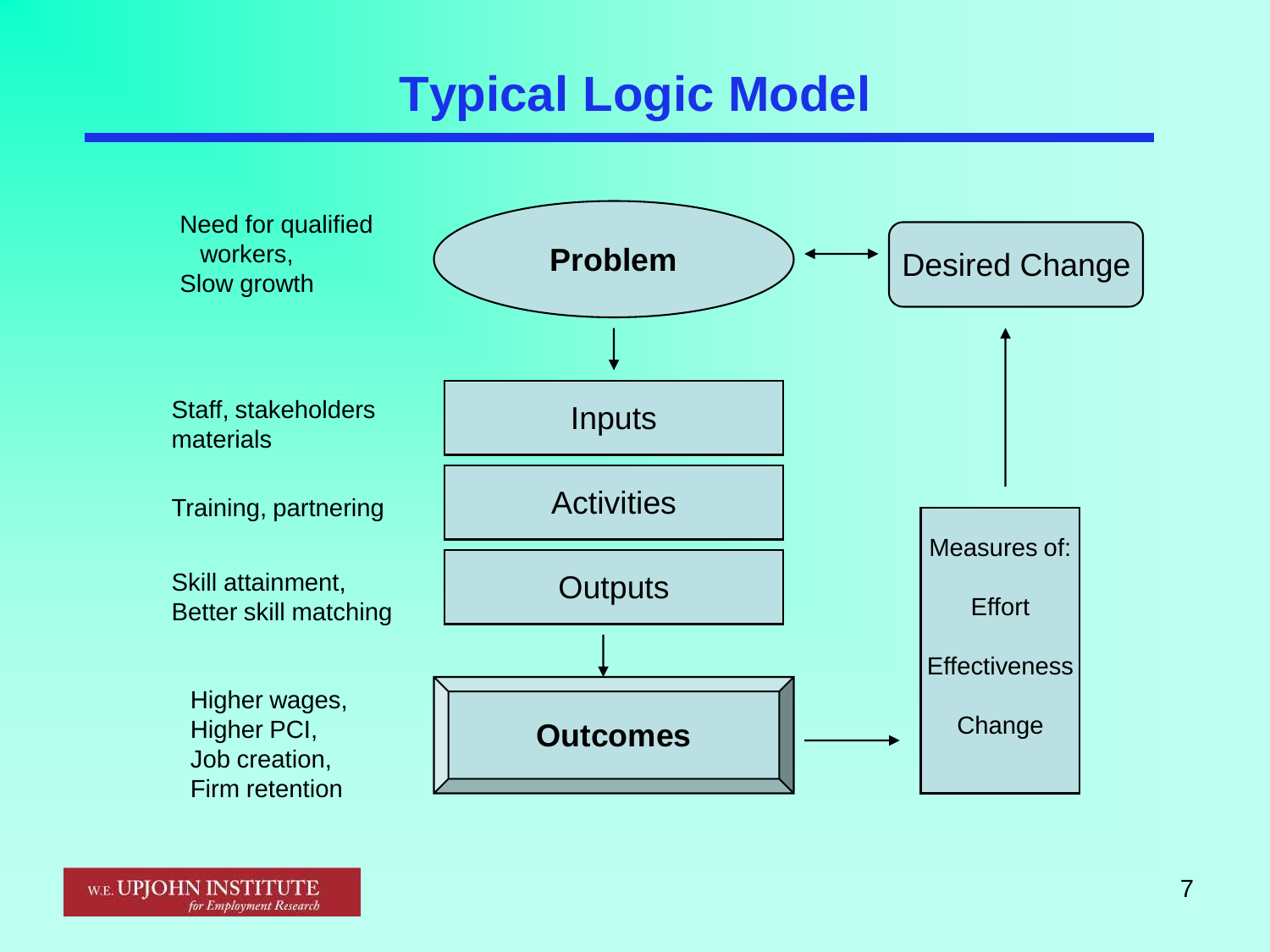# **Step 1: Identify Problem**

#### • **Process:**

- $\triangleright$  Convene key stakeholders
- $\triangleright$  Cluster Analysis and other fact-based evidence
- $\triangleright$  Focus groups
- $\triangleright$  Surveys
- $\triangleright$  Explore other programs

### • **Construct Vision**

### • **Articulate Vision**

- $\triangleright$  Identify leadership
- $\triangleright$  Put vision in front of community
- **Visualize change**
	- Construct metrics
- **Set Goals reflecting desired change**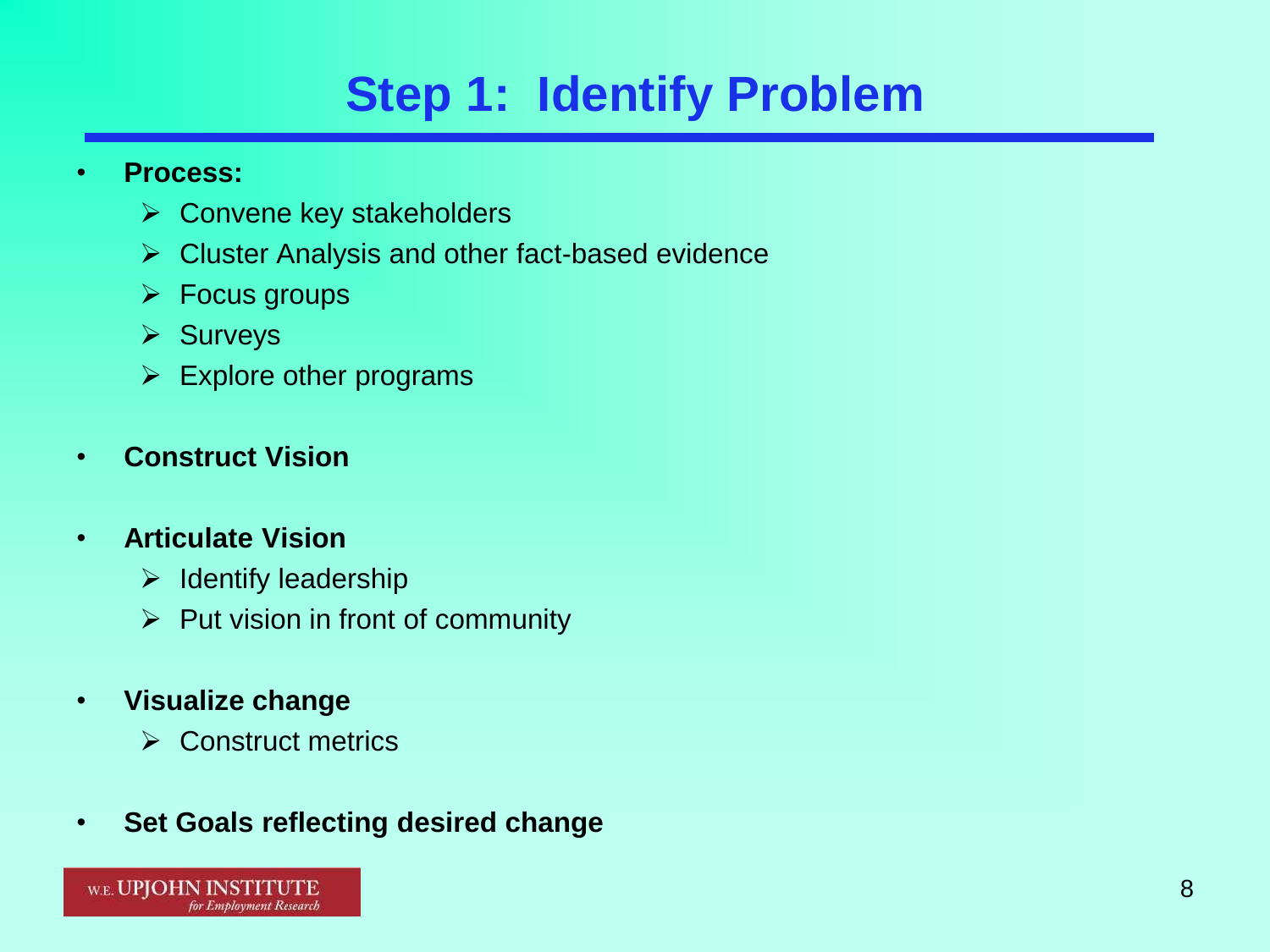### **Decision Chain**

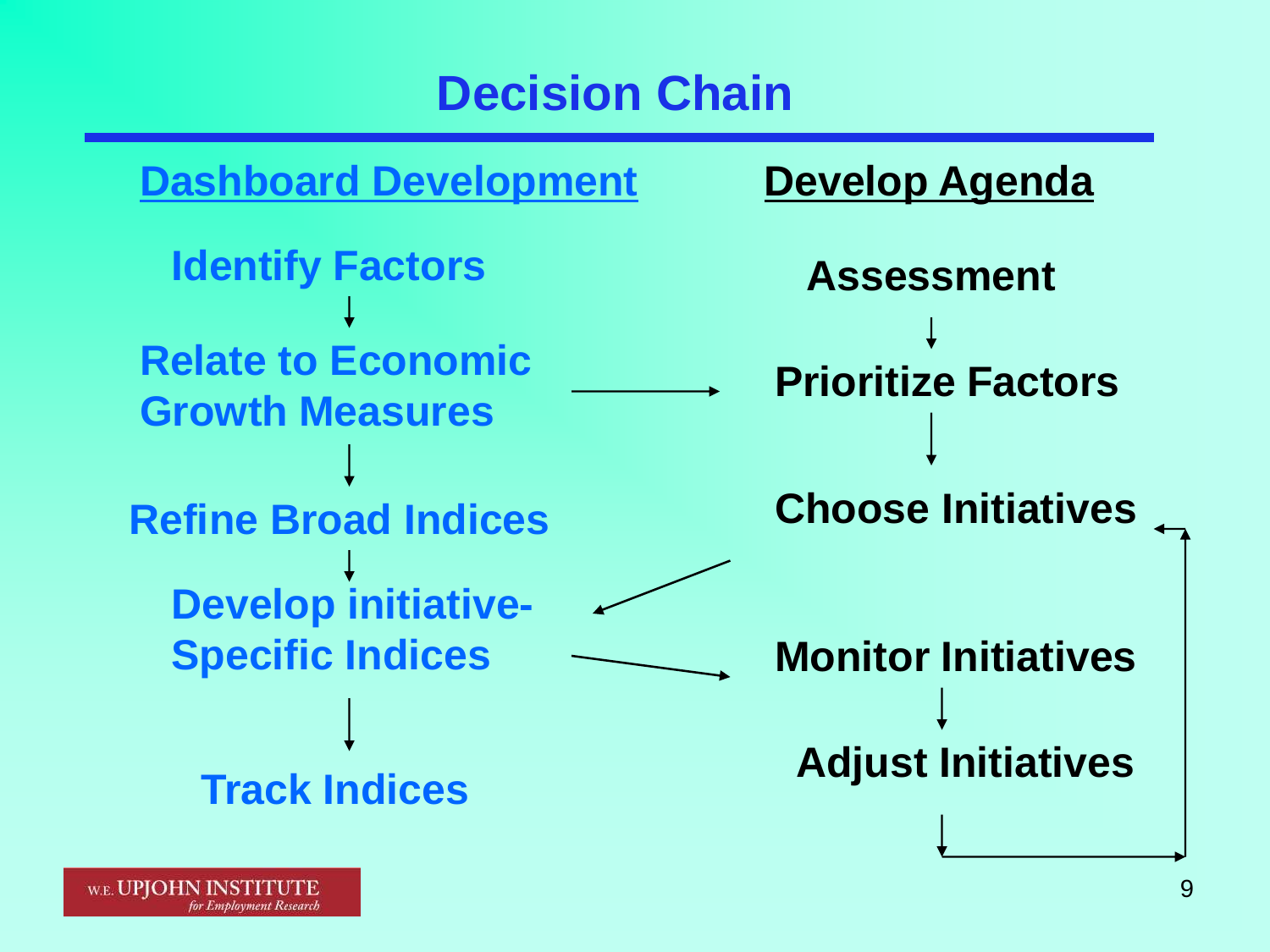### **Step 2: Process**

#### • **Design program**

- $\triangleright$  Fyidence-based
- $\triangleright$  Stakeholder participation and buy-in
- $\triangleright$  Integrate monitoring, process evaluation and net outcome evaluation into program design
- $\triangleright$  Establish clear objectives for the program in terms of "outputs"
- $\triangleright$  Keep in mind how program "outputs" contribute to "outcomes"
- $\triangleright$  Set up metrics to establish the critical areas that can lead to success

### • **Implement program**

 $\triangleright$  Cultivate "continual improvement" culture

### • **Process/program evaluation**

- $\triangleright$  Use metrics established in program design to determine whether the program is implemented in the way intended
- $\triangleright$  interviews
- **▶ Observations**
- $\triangleright$  Surveys
- $\triangleright$  Build in appropriate/constructive feedback
- $\triangleright$  Should be viewed as constructive not punitive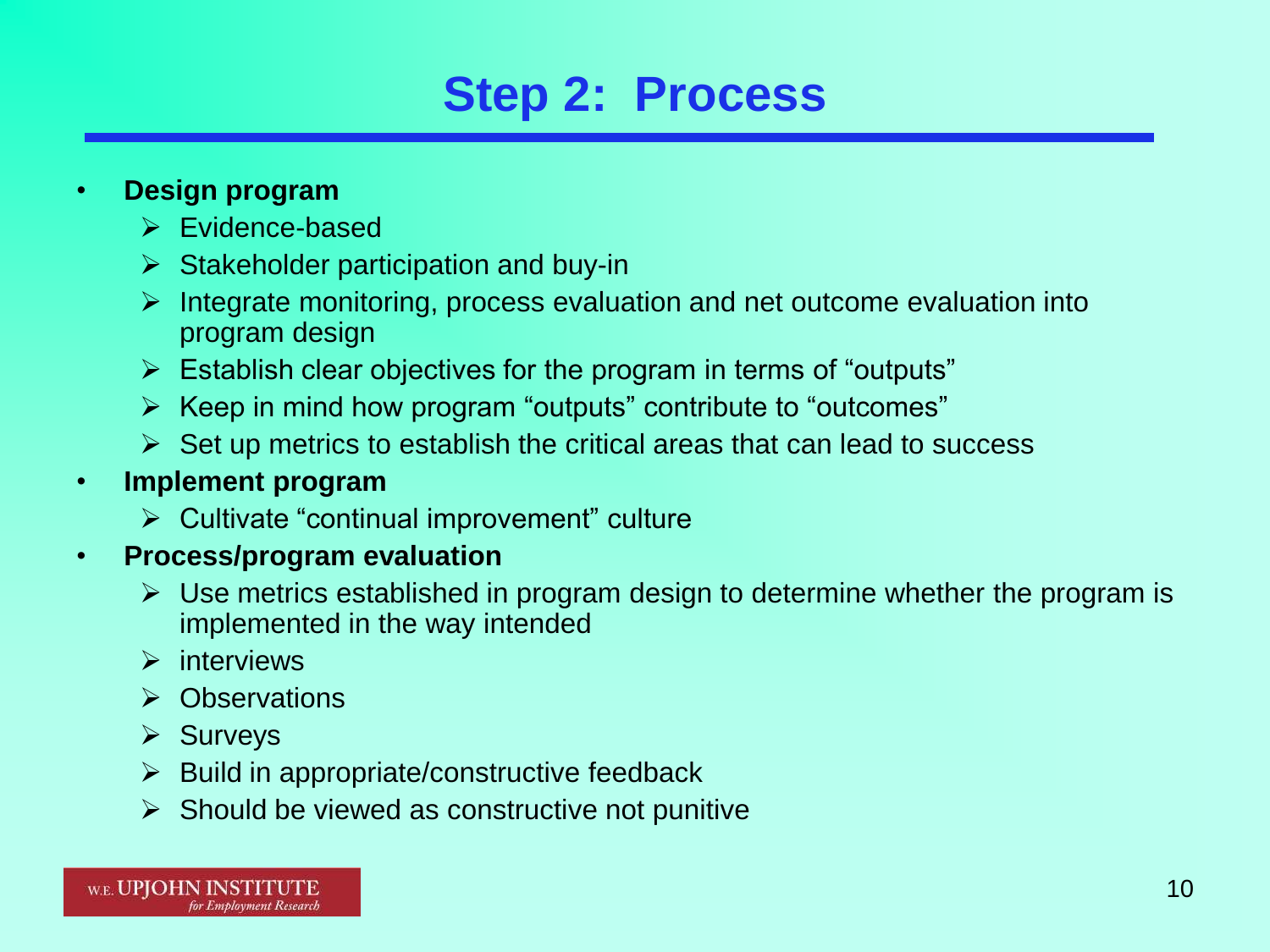# **Step 3: Net Outcomes**

### • **Outcomes are different from program outputs**

- $\triangleright$  Net outcomes are the resulting effect of the program on the outcomes of the region and its components (workers, businesses, civic society)
- $\triangleright$  Must separate out the effects of the program from other factors that are unrelated to the program but may affect the same outcomes
- $\triangleright$  More complicated than process/program evaluation
- **Approaches**
	- $\triangleright$  Assume from the analysis that was done to identify the problem and design the solution (or other evidence-based analysis) that if the program is implemented properly, the appropriate outcomes will follow
	- $\triangleright$  Survey participants and community stakeholders and ask them the value of the program
		- Can they distinguish between effects of program and effects of other unrelated factors (little evidence we have raises doubts)
	- **► Construct counterfactual**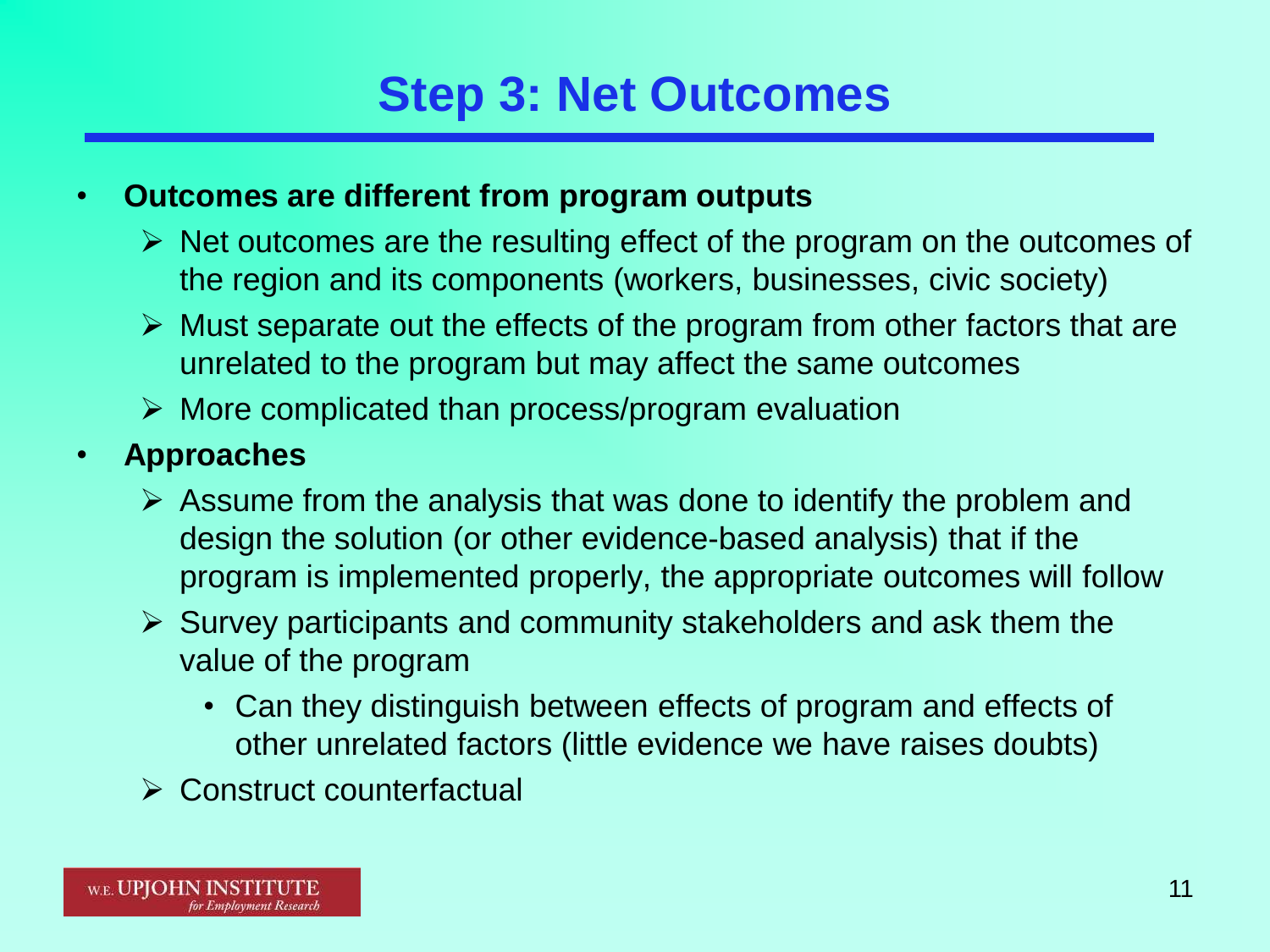### **Net Outcomes: Counterfactuals**

- **Want to know the net outcome of the program on the program participants (region, workers, businesses) if the program had not existed**
- *Net* **outcomes=***Gross* **outcomes minus the effect of factors not related to the program**
- **We directly observe** *gross* **outcomes**
- **We cannot directly observe** *net* **outcomes**
	- **E** Need to be constructed or estimated
- **Construct two worlds:**
	- $\triangleright$  Program participants participating in the program
	- $\triangleright$  Program participants *not* participating in the program
- **Need to find units (regions, workers, businesses) identical to the participants but are not part of the program**
- **Once the two worlds are constructed, take the difference in the two outcomes and test whether or not they are statistically significant**
- **The science and art of constructing counterfactuals**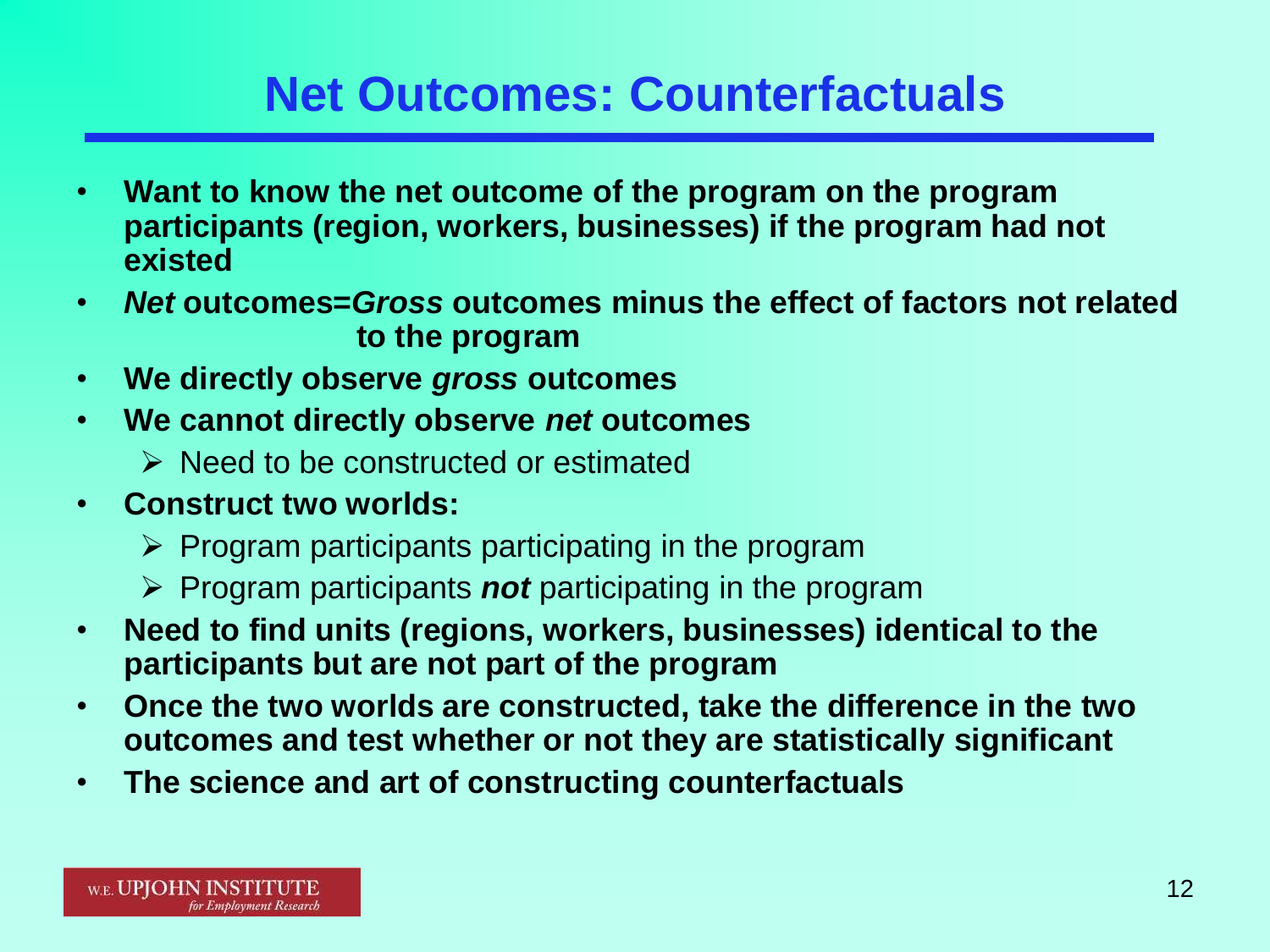# **Constructing Counterfactuals**

- **Surveys asking participants to assess the net value they place on the program**
	- $\triangleright$  Difficult for participants to do this and evidence shows that it is a poor proxy, although it may provide a rough benchmark
- **Random assignment**
	- $\triangleright$  Randomly assign participants to the treatment group (program) and a control group (do not receive program services); with large enough numbers in each group differences between groups should be nil
	- $\triangleright$  Gold standard of rigorous evaluations, but difficult when evaluating economic development programs
	- $\triangleright$  Could and has been done for education and training programs to look at effect of treatment on individual participants (student, workers)
	- $\triangleright$  Difficult for regions, because of the limited number and the confounding factors
- **Construct groups**
	- $\triangleright$  Use observed characteristics and find units (regions, workers, businesses) with similar characteristics but who are not participants
- **Econometric analysis**
	- $\triangleright$  Use statistical techniques to "control" for factors that may affect the outcomes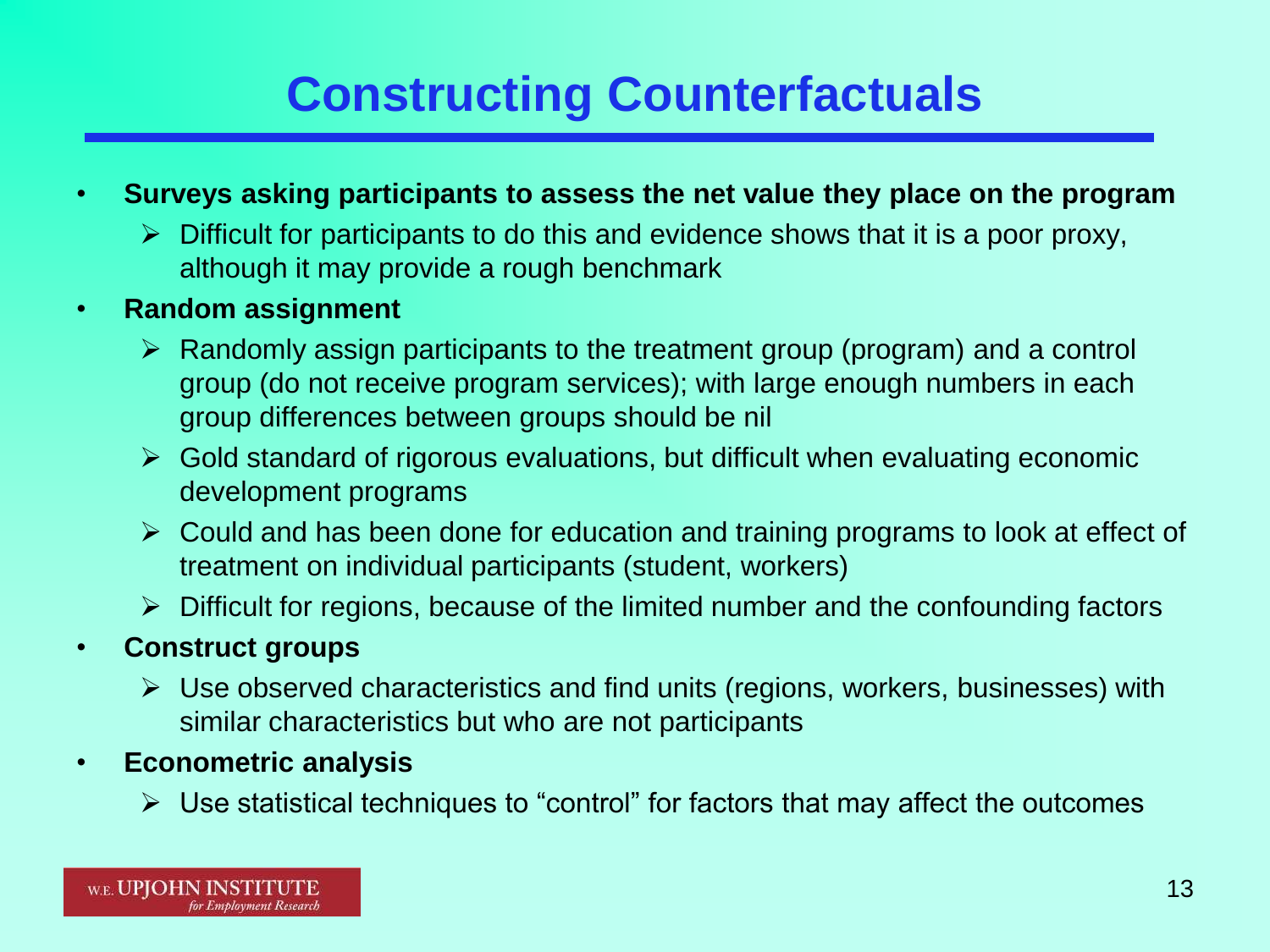| <b>TREATMENT GROUP</b>        | <b>Net Impact Analysis Framework</b><br><b>Difference-in-Differences</b>                         |                                                                |
|-------------------------------|--------------------------------------------------------------------------------------------------|----------------------------------------------------------------|
|                               | <b>Program Started</b>                                                                           |                                                                |
| Pre-Program<br>implementation | Post-program<br>implementation                                                                   | Outcome (Treat, Post) —                                        |
|                               |                                                                                                  | Outcome (Treat, Pre)                                           |
| Outcome (Treatment, Pre)      | <b>Outcome (Treatment, Post)</b>                                                                 |                                                                |
|                               |                                                                                                  | <b>Net Effect</b>                                              |
| Outcome (control, Pre)        | Outcome (control, Post)                                                                          |                                                                |
|                               |                                                                                                  | <b>Outcome (Control, Post)</b>                                 |
|                               |                                                                                                  | <b>Outcome (Control, Post)</b>                                 |
| <b>CONTROL GROUP</b>          |                                                                                                  |                                                                |
| w.e. UPJOE                    | What if participants are different<br>between the two groups? Or<br>circumstances are different? | Difference-in-<br><b>Differences</b><br>Approach <sup>14</sup> |